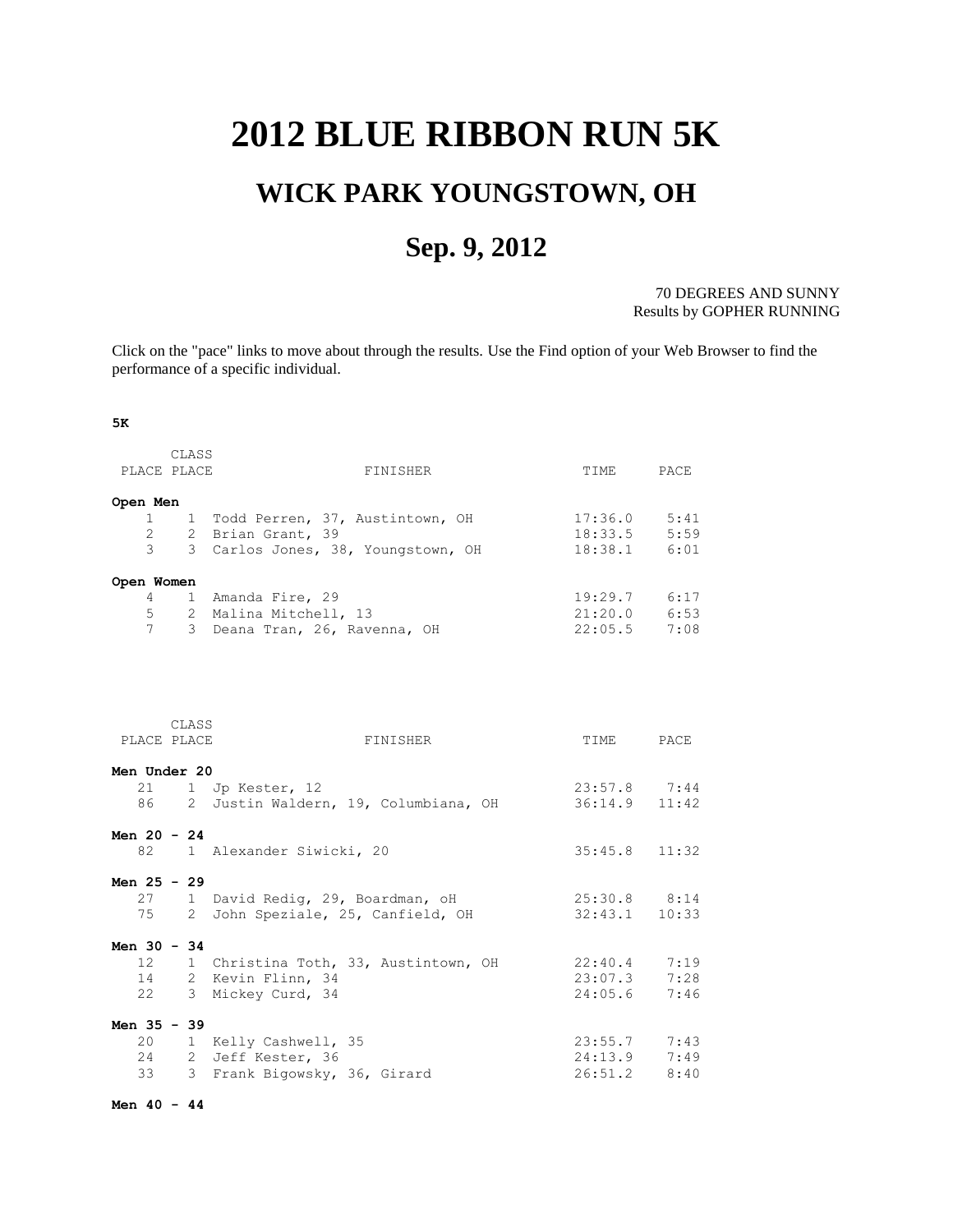| 23<br>42                          |                     | 1 Dan Baylor, 41, Hudson, OH<br>2 Christoph Bem, 42                                                              | 24:12.4<br>28:11.6                   | 7:48<br>9:06          |
|-----------------------------------|---------------------|------------------------------------------------------------------------------------------------------------------|--------------------------------------|-----------------------|
| Men $45 - 49$<br>8<br>17<br>30    |                     | 1 Jim Sainato, 48<br>2 Tim Powers, 47<br>3 Neil Schor, 49, Hubbard, OH                                           | 22:09.0<br>23:30.9<br>25:48.1        | 7:09<br>7:35<br>8:19  |
| Men $50 - 54$<br>6<br>13<br>28    |                     | 1 Michael Miller, 51<br>2 Frank Tarantine, 54, Youngstown, OH<br>3 David Negro, 51                               | 21:41.6<br>23:00.9<br>25:37.3        | 7:00<br>7:25<br>8:16  |
| Men 55 - 59<br>95<br>97           |                     | 1 James Pantea, 55, Austintown, OH<br>2 Jack Flanagan, 56                                                        | 45:03.5<br>49:48.4                   | 14:32<br>16:04        |
| Men $60 - 69$<br>10<br>45<br>57   |                     | 1 Larry Koval, 64<br>2 Joe Potkalitsky, 67<br>3 Don McCaughtry, 61, Columbiana, OH                               | 22:30.9<br>28:22.0<br>30:28.5        | 7:16<br>9:09<br>9:50  |
| Men 70 & Up<br>15                 |                     | 1 Lou Alaksin, 72, New Galilee, PA                                                                               | 23:13.9                              | 7:30                  |
| PLACE PLACE                       | CLASS               | FINISHER                                                                                                         | TIME                                 | PACE                  |
| Women Under 20<br>31<br>56<br>70  |                     | 1 Monica Menta, 18, Warren, OH<br>2 Olivia Roy, 17, Canfield, OH<br>3 Laurel Wilson, 17, Warren, OH              | 26:20.9<br>30:15.2<br>32:32.0        | 8:30<br>9:46<br>10:30 |
| Women $20 - 24$<br>59<br>74<br>88 |                     | 1 Jessica Valsi, 23, Youngstown, OH<br>2 Kahley Speziale, 23, Canfield, OH<br>3 Heather Haverkamp, 23, Akron, OH | $30:34.2$ 9:52<br>32:42.4<br>38:34.6 | 10:33<br>12:27        |
| Women $25 - 29$<br>9<br>18<br>19  |                     | 1 Angela Tofilsky, 26<br>2 Eron Mallinger, 27<br>3 Ashley Wood, 27, Struthers, OH                                | 22:21.5<br>23:32.2<br>23:38.5        | 7:13<br>7:36<br>7:38  |
| Women $30 - 34$<br>16<br>26<br>38 | 1                   | Tricia Cline, 32, Columbiana, OH<br>2 Gabbey Massey, 31<br>3 Shanna Laraway, 32                                  | 23:26.8<br>25:04.9<br>27:20.6        | 7:34<br>8:05<br>8:49  |
| Women 35 - 39<br>11<br>40<br>49   |                     | 1 Lisa Neeld, 35<br>2 Sheri Pluchinsky, 37, Canfield, OH<br>3 Michele Opalik, 36                                 | 22:32.6<br>28:05.1<br>29:00.5        | 7:16<br>9:04<br>9:21  |
| Women $40 - 44$<br>60<br>63<br>66 |                     | 1 Lori Baylor, 40, Hudson, OH<br>2 Heike Bem, 42<br>3 Jennifer Leugers, 40, Canfield, OH                         | 30:43.7<br>30:55.9<br>31:31.9        | 9:55<br>9:59<br>10:10 |
| Women $45 - 49$<br>32<br>50<br>89 | $\mathbf{2}^-$<br>3 | 1 Vera Brown, 47, Mineral Ridge, OH<br>Laura Shaffer, 49<br>Harriet Schor, 47, Hubbard, OH                       | 26:36.0<br>29:23.1<br>38:37.9        | 8:35<br>9:29<br>12:28 |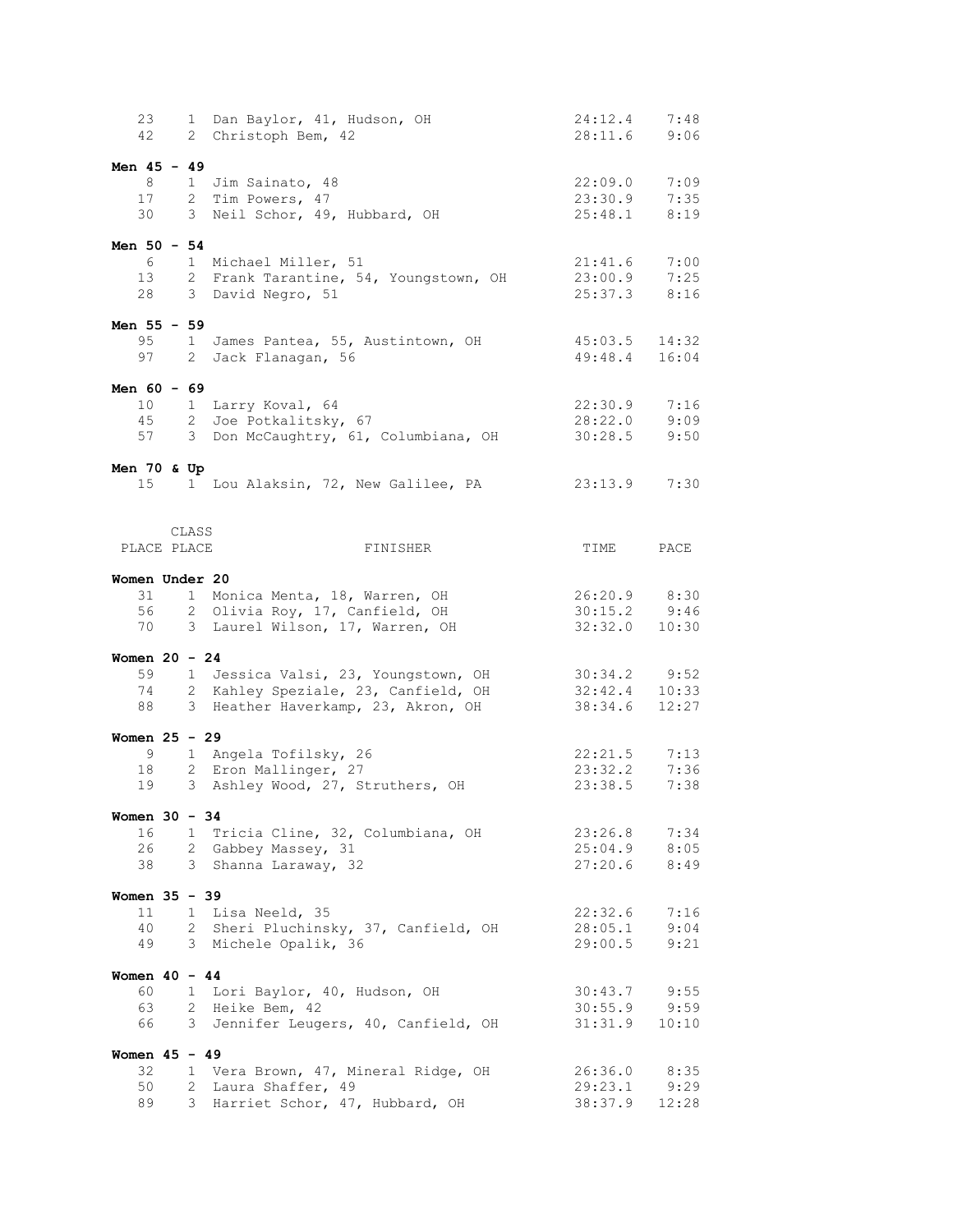<span id="page-2-2"></span><span id="page-2-1"></span><span id="page-2-0"></span>

| Women 50 - 59<br>43<br>65<br>67                                                                          |                                                               | 1 Marilyn Spencer, 53, Warren, OH<br>1 Marilyn Spencer, Jo, Alexandre, OH<br>2 Deborah Liptak, 54, Boardman, OH<br>3 Diane Brenner, 53, Struthers, OH                                                                                                                                                                                                                                                                                                                                                  | 28:12.6<br>31:28.4<br>31:38.0                                                                                                                                                                      | 9:06<br>10:09<br>10:12                                                                                                                       |  |
|----------------------------------------------------------------------------------------------------------|---------------------------------------------------------------|--------------------------------------------------------------------------------------------------------------------------------------------------------------------------------------------------------------------------------------------------------------------------------------------------------------------------------------------------------------------------------------------------------------------------------------------------------------------------------------------------------|----------------------------------------------------------------------------------------------------------------------------------------------------------------------------------------------------|----------------------------------------------------------------------------------------------------------------------------------------------|--|
| Women 60 & Up<br>79<br>91                                                                                |                                                               | 1 Patricia Lydic, 63<br>2 Dee Banks, 64                                                                                                                                                                                                                                                                                                                                                                                                                                                                | 33:53.4<br>40:08.6                                                                                                                                                                                 | 10:56<br>12:57                                                                                                                               |  |
| PLACE PLACE                                                                                              | CLASS                                                         | FINISHER                                                                                                                                                                                                                                                                                                                                                                                                                                                                                               | TIME                                                                                                                                                                                               | PACE                                                                                                                                         |  |
| 5K<br>1<br>2                                                                                             |                                                               | Todd Perren, 37, Austintown, OH<br>Brian Grant, 39                                                                                                                                                                                                                                                                                                                                                                                                                                                     | 17:36.0<br>18:33.5                                                                                                                                                                                 | 5:41<br>5:59                                                                                                                                 |  |
|                                                                                                          |                                                               | Pace: 6:00   7:00   8:00   9:00   10:00   11:00   12:00   13:00   14:00   15:00   Top                                                                                                                                                                                                                                                                                                                                                                                                                  |                                                                                                                                                                                                    |                                                                                                                                              |  |
| 3<br>4<br>5                                                                                              |                                                               | Carlos Jones, 38, Youngstown, OH<br>Amanda Fire, 29*<br>Malina Mitchell, 13*                                                                                                                                                                                                                                                                                                                                                                                                                           | 18:38.1<br>19:29.7<br>21:20.0                                                                                                                                                                      | 6:01<br>6:17<br>6:53                                                                                                                         |  |
|                                                                                                          |                                                               | Pace: 6:00   7:00   8:00   9:00   10:00   11:00   12:00   13:00   14:00   15:00   Top                                                                                                                                                                                                                                                                                                                                                                                                                  |                                                                                                                                                                                                    |                                                                                                                                              |  |
| 6<br>7<br>8<br>$\,9$<br>10<br>11<br>12<br>13<br>14<br>15<br>16<br>17<br>18<br>19<br>20<br>21<br>22<br>23 | $1 -$<br>$1 -$<br>$\overline{2}$<br>2<br>$1 -$<br>1           | 1 Michael Miller, 51<br>Deana Tran, 26*, Ravenna, OH<br>1 Jim Sainato, 48<br>1 Angela Tofilsky, 26*<br>1 Larry Koval, 64<br>1 Lisa Neeld, 35*<br>1 Christina Toth, 33, Austintown, OH<br>2 Frank Tarantine, 54, Youngstown, OH<br>2 Kevin Flinn, 34<br>Lou Alaksin, 72, New Galilee, PA<br>Tricia Cline, 32*, Columbiana, OH<br>Tim Powers, 47<br>Eron Mallinger, 27*<br>3 Ashley Wood, 27*, Struthers, OH<br>1 Kelly Cashwell, 35<br>Jp Kester, 12<br>3 Mickey Curd, 34<br>Dan Baylor, 41, Hudson, OH | 21:41.6<br>22:05.5<br>22:09.0<br>22:21.5<br>22:30.9<br>22:32.6<br>22:40.4<br>23:00.9<br>23:07.3<br>23:13.9<br>23:26.8<br>23:30.9<br>23:32.2<br>23:38.5<br>23:55.7<br>23:57.8<br>24:05.6<br>24:12.4 | 7:00<br>7:08<br>7:09<br>7:13<br>7:16<br>7:16<br>7:19<br>7:25<br>7:28<br>7:30<br>7:34<br>7:35<br>7:36<br>7:38<br>7:43<br>7:44<br>7:46<br>7:48 |  |
| 24                                                                                                       | $\mathbf{2}$                                                  | Jeff Kester, 36<br>Pace: 6:00   7:00   8:00   9:00   10:00   11:00   12:00   13:00   14:00   15:00   Top                                                                                                                                                                                                                                                                                                                                                                                               | 24:13.9                                                                                                                                                                                            | 7:49                                                                                                                                         |  |
| 25<br>26<br>27<br>28<br>29<br>30<br>31<br>32<br>33<br>34<br>35<br>36<br>37                               | 4<br>$1 -$<br>3<br>4<br>3<br>$\mathbf{1}$<br>1<br>3<br>4<br>4 | Joe Schiavoni, 32, Austintown, OH<br>2 Gabbey Massey, 31*<br>David Redig, 29, Boardman, oH<br>David Negro, 51<br>John Ursu, 54, Salem, OH<br>Neil Schor, 49, Hubbard, OH<br>Monica Menta, 18*, Warren, OH<br>Vera Brown, 47*, Mineral Ridge, OH<br>Frank Bigowsky, 36, Girard<br>Ashley Kohler, 28*, Boardman, oH<br>Erik Cromer, 35<br>Melissa Taylor<br>Matthew Taylor                                                                                                                               | 24:59.8<br>25:04.9<br>25:30.8<br>25:37.3<br>25:45.3<br>25:48.1<br>26:20.9<br>26:36.0<br>26:51.2<br>26:59.2<br>27:16.1<br>27:18.6<br>27:19.8                                                        | 8:04<br>8:05<br>8:14<br>8:16<br>8:18<br>8:19<br>8:30<br>8:35<br>8:40<br>8:42<br>8:48<br>8:49<br>8:49                                         |  |
| 38                                                                                                       | 3                                                             | Shanna Laraway, 32*                                                                                                                                                                                                                                                                                                                                                                                                                                                                                    | 27:20.6                                                                                                                                                                                            | 8:49                                                                                                                                         |  |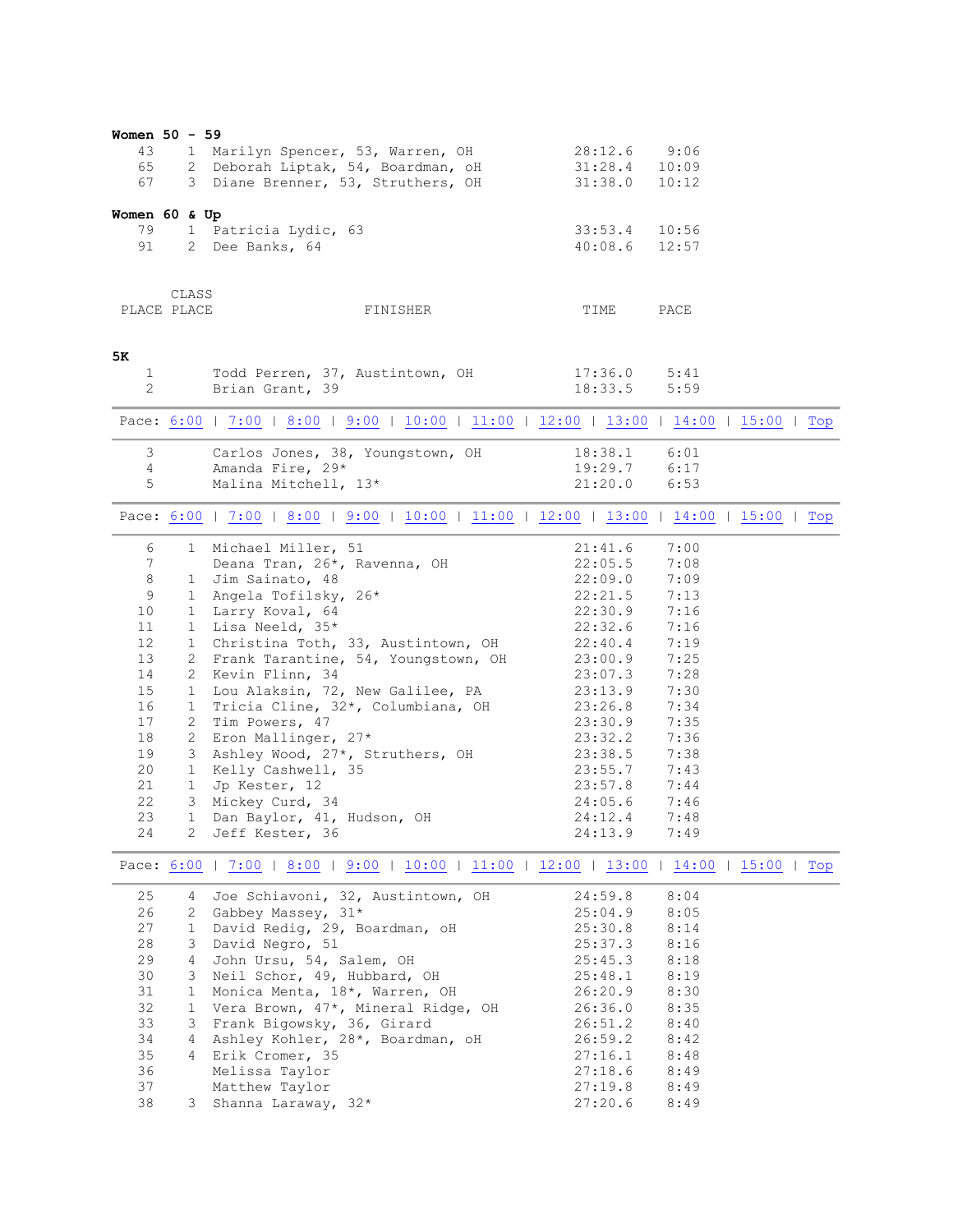39 5 Gregory Ullom, 31 27:23.5 8:50

<span id="page-3-3"></span><span id="page-3-2"></span><span id="page-3-1"></span><span id="page-3-0"></span>

|    |                       | Pace: 6:00   7:00   8:00   9:00   10:00   11:00   12:00   13:00   14:00   15:00   Top                                                              |                    |       |  |  |
|----|-----------------------|----------------------------------------------------------------------------------------------------------------------------------------------------|--------------------|-------|--|--|
| 40 |                       | 2 Sheri Pluchinsky, 37*, Canfield, OH                                                                                                              | 28:05.1            | 9:04  |  |  |
| 41 |                       | 4 Amy May, 32*                                                                                                                                     | 28:07.0            | 9:04  |  |  |
| 42 |                       | 2 Christoph Bem, 42                                                                                                                                | 28:11.6            | 9:06  |  |  |
| 43 |                       | 1 Marilyn Spencer, 53*, Warren, OH                                                                                                                 | 28:12.6            | 9:06  |  |  |
| 44 |                       | 5 Hans Behnke, 37                                                                                                                                  | 28:17.2            | 9:07  |  |  |
| 45 |                       | $\begin{array}{ccc}\n & -\sqrt{16} & 6 \\ \hline\n\end{array}$<br>6 Mark Memo, 37, Poland, OH<br>5 Ed Crino, 53<br>3 Michele Opalik. 264<br>2 Leve | 28:22.0            | 9:09  |  |  |
| 46 |                       |                                                                                                                                                    | 28:43.1            | 9:16  |  |  |
| 47 |                       |                                                                                                                                                    | 28:43.2            | 9:16  |  |  |
| 48 |                       |                                                                                                                                                    | 28:58.4            | 9:21  |  |  |
| 49 |                       |                                                                                                                                                    | 29:00.5            | 9:21  |  |  |
| 50 |                       | 2 Laura Shaffer, 49*                                                                                                                               | 29:23.1            | 9:29  |  |  |
| 51 |                       | 4 Kim Durkos, 35*                                                                                                                                  | 29:27.5            | 9:30  |  |  |
| 52 |                       |                                                                                                                                                    | 29:28.2            | 9:30  |  |  |
| 53 |                       | 5 Molly Cromer, 34*<br>7 Ralph Rivera, 32, Boardman, oH<br>6 Candace Rivera, 32*, Boardman, oH<br>1 1 Dielew 50 Roardman, oH                       |                    | 9:35  |  |  |
| 54 |                       |                                                                                                                                                    | 29:41.5<br>29:42.0 | 9:35  |  |  |
| 55 |                       |                                                                                                                                                    | 29:50.3            | 9:37  |  |  |
| 56 | 2                     | Olivia Roy, 17*, Canfield, OH                                                                                                                      | 30:15.2            | 9:46  |  |  |
| 57 | 3 <sup>7</sup>        | Don McCaughtry, 61, Columbiana, OH                                                                                                                 | 30:28.5            | 9:50  |  |  |
| 58 | 8                     | Chad Cromer, 33                                                                                                                                    | 30:30.2            | 9:50  |  |  |
| 59 | $\mathbf{1}$          | Jessica Valsi, 23*, Youngstown, OH                                                                                                                 | 30:34.2            | 9:52  |  |  |
| 60 |                       | 1 Lori Baylor, 40*, Hudson, OH                                                                                                                     | 30:43.7            | 9:55  |  |  |
| 61 |                       | 7 Dan Memo, 35                                                                                                                                     | 30:43.9            | 9:55  |  |  |
| 62 | 7                     | Anna Minchilli, 33*                                                                                                                                | 30:54.7            | 9:58  |  |  |
| 63 |                       |                                                                                                                                                    |                    |       |  |  |
|    |                       | 2 Heike Bem, $42*$                                                                                                                                 | 30:55.9            | 9:59  |  |  |
|    |                       | Pace: 6:00   7:00   8:00   9:00   10:00   11:00   12:00   13:00   14:00   15:00   Top                                                              |                    |       |  |  |
| 64 | 8                     | Jenny Carsone, 34*, Mineral Ridge, OH                                                                                                              | 31:08.6            | 10:03 |  |  |
| 65 | 2                     | Deborah Liptak, 54*, Boardman, oH                                                                                                                  | 31:28.4            | 10:09 |  |  |
| 66 | 3                     | Jennifer Leugers, 40*, Canfield, OH                                                                                                                | 31:31.9            | 10:10 |  |  |
| 67 | $\mathcal{S}$         | Diane Brenner, 53*, Struthers, OH                                                                                                                  | 31:38.0            | 10:12 |  |  |
| 68 | 8                     | Ron Barber, 38                                                                                                                                     | 31:56.3            | 10:18 |  |  |
| 69 | 4                     | Mary Ann Smith, 51*, Youngstown, OH                                                                                                                | 32:15.3            | 10:24 |  |  |
| 70 |                       |                                                                                                                                                    | 32:32.0            | 10:30 |  |  |
| 71 |                       | Patrick Wilson, 49, Warren, OH<br>3 Dominic Delaurentis 51                                                                                         | 32:32.2            | 10:30 |  |  |
| 72 |                       |                                                                                                                                                    | 32:37.2            | 10:31 |  |  |
| 73 | 5                     | Dennis Sarisky, 47                                                                                                                                 | 32:38.1            | 10:32 |  |  |
| 74 | $\mathbf{2}$          |                                                                                                                                                    | 32:42.4            | 10:33 |  |  |
| 75 |                       | Kahley Speziale, 23*, Canfield, OH<br>John Speziale, 25, Canfield, OH<br>2 John Speziale, 25, Canfield, OH                                         | 32:43.1            | 10:33 |  |  |
| 76 | 5                     | Stacey Durkin, 37*                                                                                                                                 | 32:43.8            | 10:33 |  |  |
| 77 | 6                     | Kim Lamm, 36*                                                                                                                                      | 33:36.7            | 10:51 |  |  |
| 78 |                       | Richard Hodge, Columbiana, OH                                                                                                                      | 33:39.3            | 10:51 |  |  |
| 79 | 1                     | Patricia Lydic, 63*                                                                                                                                | 33:53.4            | 10:56 |  |  |
|    |                       | Pace: 6:00   7:00   8:00   9:00   10:00   11:00   12:00   13:00   14:00   15:00   Top                                                              |                    |       |  |  |
| 80 | 6                     | Scott Nutter, 45, Lisbon, OH                                                                                                                       | 34:55.3            | 11:16 |  |  |
| 81 | 5                     | Susan Nutter, 52*, Lisbon, OH                                                                                                                      | 34:55.4            | 11:16 |  |  |
| 82 | $1 -$                 | Alexander Siwicki, 20                                                                                                                              | 35:45.8            | 11:32 |  |  |
| 83 | 9                     | Shannon Siwicki, 32*                                                                                                                               | 35:45.9            | 11:32 |  |  |
| 84 | 4                     | Jackie Leviseur, 41*, Youngstown, OH                                                                                                               | 35:47.5            | 11:33 |  |  |
| 85 | 10                    | Lisa Ostronski, 31*                                                                                                                                | 35:50.5            | 11:34 |  |  |
| 86 | $\mathbf{2}^{\prime}$ | Justin Waldern, 19, Columbiana, OH                                                                                                                 | 36:14.9            | 11:42 |  |  |
| 87 | 5                     | Denise Dick, 42*, Youngstown, OH                                                                                                                   | 37:07.6            | 11:59 |  |  |
|    |                       | Pace: 6:00   7:00   8:00   9:00   10:00   11:00   12:00   13:00   14:00   15:00   Top                                                              |                    |       |  |  |
| 88 | 3                     | Heather Haverkamp, 23*, Akron, OH                                                                                                                  | 38:34.6            | 12:27 |  |  |
| 89 | 3                     | Harriet Schor, 47*, Hubbard, OH                                                                                                                    | 38:37.9            | 12:28 |  |  |